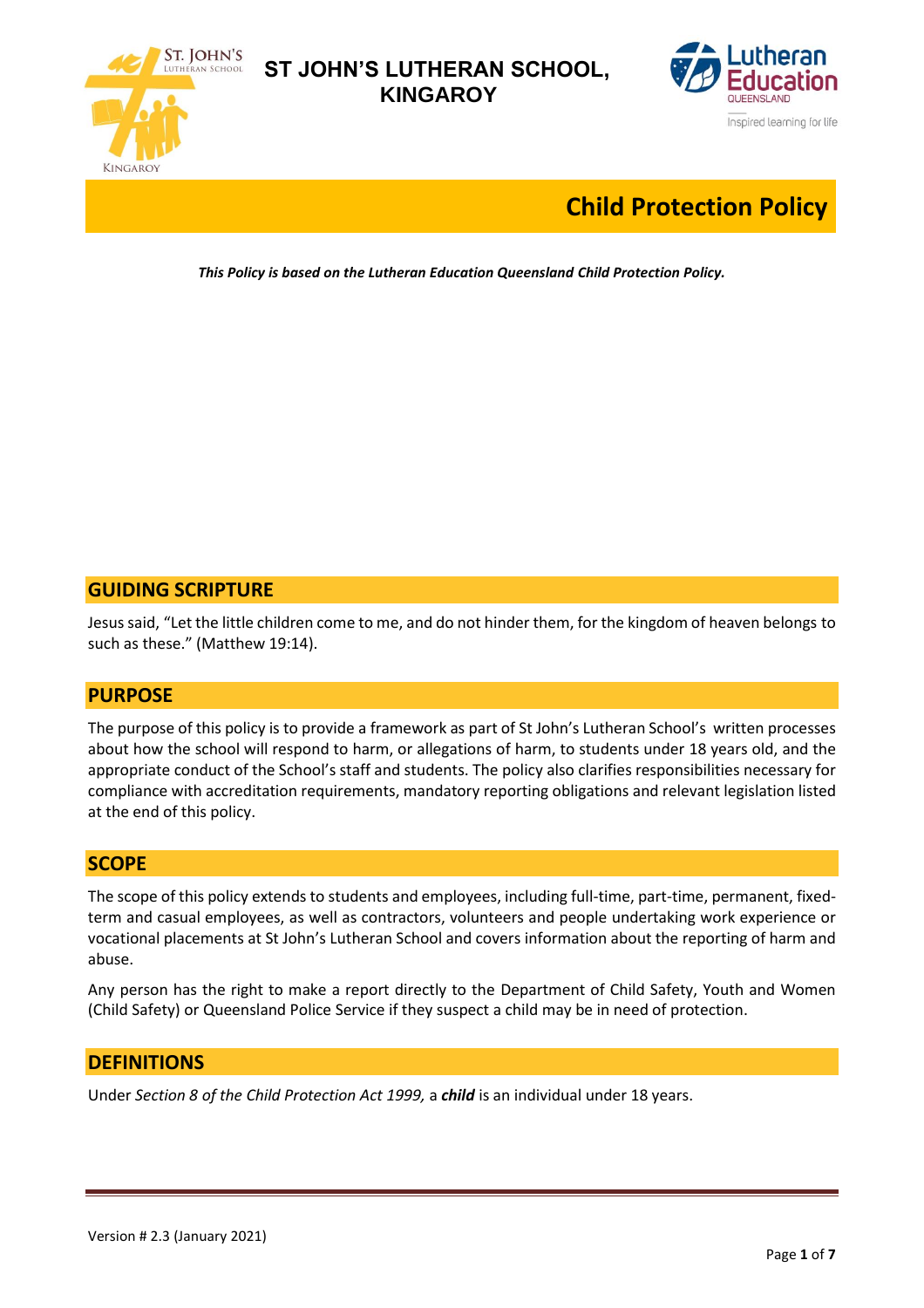



Under *Section 9 of the Child Protection Act 1999, harm*, to a child, is any detrimental effect of a significant nature on the child's physical, psychological or emotional wellbeing.

- 1. It is immaterial how the harm is caused.
- 2. Harm can be caused by
	- a) physical, psychological or emotional abuse or neglect; or
	- b) sexual abuse or exploitation.
- 3. Harm can be caused by
	- a) a single act, omission or circumstance; or
	- b) a series or combination of acts, omissions or circumstances.

Under *Section 10 of the Child Protection Act 1999,* a *child in need of protection* is a student who

- a) has suffered significant harm, is suffering significant harm, or is at unacceptable risk of suffering significant harm; and
- b) does not have a parent able and willing to protect the child from the harm.

Under *Section 364 of the Education (General Provisions) Act 2006, sexual abuse*, in relation to a relevant person, includes sexual behaviour involving the relevant person and another person in the following circumstances

- (a) the other person bribes, coerces, exploits, threatens or is violent toward the relevant person
- (b) the relevant person has less power than the other person
- (c) there is a significant disparity between the relevant person and the other person in intellectual capacity or maturity.

#### **RESPONSIBILITIES**

#### **Employees**

- Participate in mandatory child protection training upon induction and in annual updates
- Respond promptly when it is suspected or disclosed that a student has been harmed or is at risk of harm
- Adhere to procedures for reporting in relation to inappropriate behaviour, harm or sexual or physical abuse
- Comply with mandatory reporting obligations.

#### **The Principal**

- Ensure the School implements this *Child Protection Policy*
- Ensure that all employees and visitors are aware of child protection reporting obligations and processes by ensuring the completion of an appropriate level of child protection training
- Keep a record of annual staff child protection training completed
- Keep a record of visitor student protection training completed
- Implement processes to monitor and support any student subjected to or at risk of harm from any source, as appropriate
- Collaborate with government or other agencies where this is in the best interests of the student. This may include sharing information in accordance with the *[Information Sharing Guidelines](https://www.csyw.qld.gov.au/resources/dcsyw/child-family/child-family-reform/information-sharing-guideline.pdf)* under the *Child Protection Act 1999(Qld)*
- Ensure staff involved in child protection matters access assistance and support programs.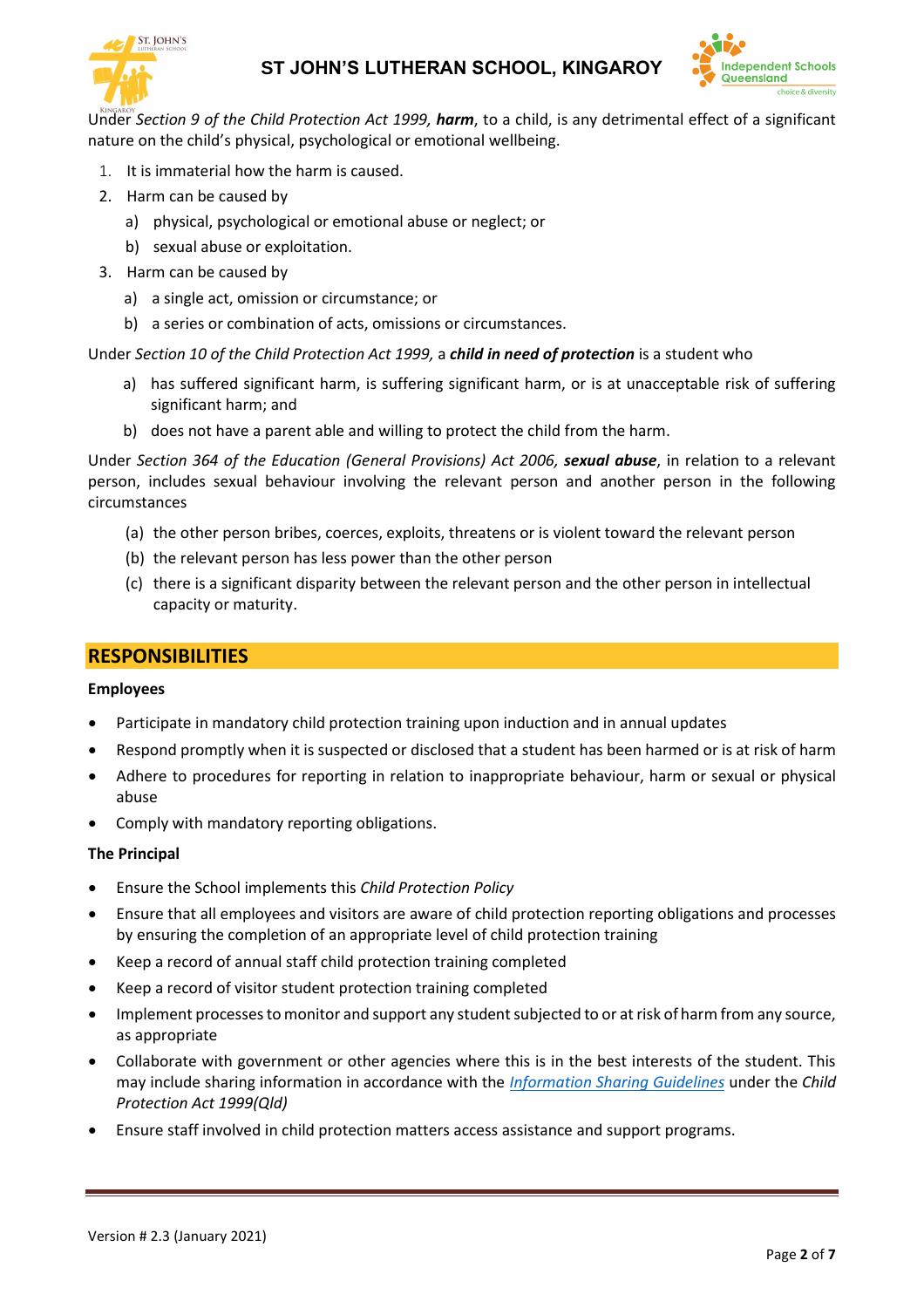



### **Governing Body (LCAQD Church Board)**

Under the *Education (Accreditation of Non-State Schools) Regulation 2017*, the Governing Body must ensure:

- The school's staff and students, and students' parents and guardians, are made aware of the processes for responding to harm or allegations of harm to students; and
- The processes are readily accessible by staff, students, parents and guardians; and
- Staff are trained annually in implementing the processes; and
- The school is implementing the processes.

### **POLICY STATEMENT**

St John's Lutheran School is committed to the safety, wellbeing and welfare of all children and young people within our School community and is dedicated to providing a safe and supportive environment where children and young people are protected from harm. All staff have a responsibility to report risk of harm concerns about children and young people, within their roles, and to provide support to children and young people.

### **PROCEDURES**

### **1. Health and Safety**

St John's Lutheran School has written processes in place about the health and safety of its staff and students in accordance with relevant workplace health and safety legislation<sup>1</sup>. These processes can be found in the *Work Health and Safety Policy*.

### **2. Responding to Reports of Harm**

When the School receives any information alleging *harm*<sup>2</sup> to a student (other than harm arising from physical or sexual abuse) it will deal with the situation compassionately and fairly so as to minimise any likely harm to the extent it reasonably can.

Included in the consideration of how this should best be dealt with by the School, reference needs to be made to the following: *Code of Conduct (Staff) Policy, Relationship Management Policy, Bullying, Harassment and Discrimination Policy*, and external support agencies depending on who is alleged to have caused the harm and where it is alleged to have occurred.

The incident reporting template *Report of Suspected Harm or Sexual Abuse* should be completed and forwarded to the relevant staff member best placed to deal with such reports. If in doubt, the appropriate person to receive the report is the Principal. In instances where the Principal is the person alleged to have caused the harm, the report should be forwarded to a member of the School Council.

### **3. Conduct of Staff and Students**

All staff, contractors and volunteers must ensure that their behaviour towards, and relationships with students reflect proper standards of care for students. Staff, contractors and volunteers must not cause harm to students<sup>3</sup>. The school's *Code of Conduct (Staff) Policy* and the *Child Risk Management Strategy* outlines the behavioural expectations in this regard.

<sup>1</sup> *Education (Accreditation of Non-State Schools) Regulation 2017 (Qld) s.15*

<sup>2</sup> *Education (Accreditation of Non-State Schools) Regulation 2017 (Qld) s.16(7):* the definition of 'harm' for this

regulation is the same as in section 9 of the *Child Protection Act 1999 (Qld)*

<sup>3</sup> *Education (Accreditation of Non-State Schools) Regulation 2017 (Qld) s.16(1)*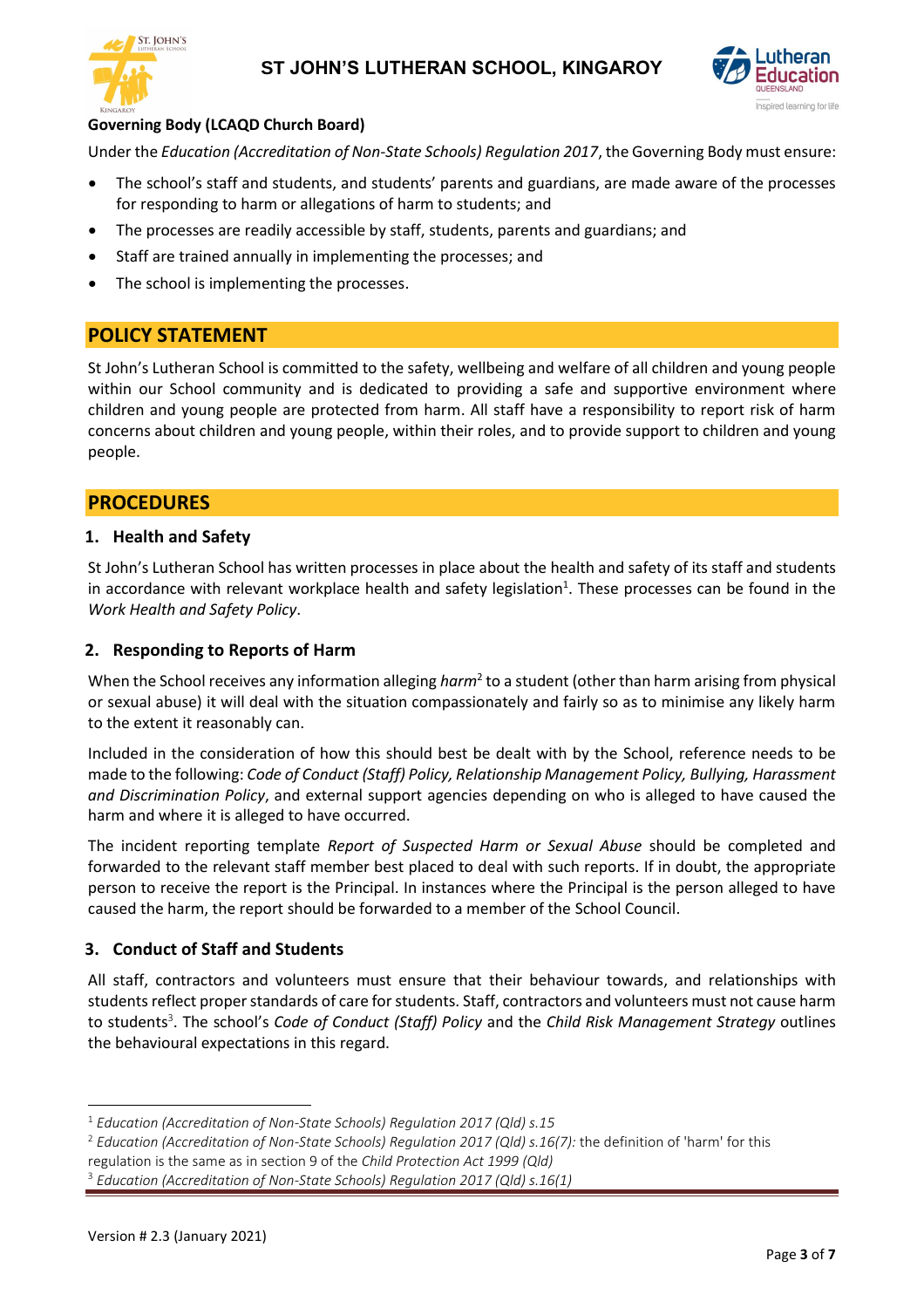



### **4. Reporting by a Student of Inappropriate Behaviour**

If a student considers the behaviour of a staff member to be inappropriate, the student should report the behaviour to:

- Mr Jonathon Kotzur, Assistant to Principal; or
- Mrs Karyn Bjelke-Petersen, Principal.<sup>4</sup>

### **5. Dealing with Report of Inappropriate Behaviour**

A staff member who receives a report of inappropriate behaviour must report it to the Principal. Where the Principal is the subject of the report of inappropriate behaviour, the staff member must inform a member of the School Council <sup>5</sup> . Reports will be dealt with under the School's *Complaints Handling Policy*.

### **6. Reporting Sexual Abuse** <sup>6</sup>

Section 366 of the *Education (General Provisions) Act 2006* states that if a staff member becomes aware, or reasonably suspects in the course of their employment at the school, that any of the following has been sexually abused by another person:

- a) a student under 18 years attending the school
- b) a kindergarten aged child registered in a kindergarten learning program at the school
- c) a person with a disability who:
	- i. under section 420(2) of the *Education (General Provisions) Act 2006* is being provided with special education at the school, and
	- ii. is not enrolled in the preparatory year at the school

then the staff member must give a written report about the abuse or suspected abuse to the Principal or to the Executive Director<sup>7</sup> of Lutheran Education Queensland [\(director@leq.lutheran.edu.au](mailto:director@leq.lutheran.edu.au) ) immediately.

The Principal or Executive Director of Lutheran Education Queensland must immediately give a copy of the report to a police officer.

If the first person who becomes aware or reasonably suspects sexual abuse is the Principal, the Principal must immediately give a written report about the abuse, or suspected abuse to a police officer and must also give a copy of the report to the Executive Director of Lutheran Education Queensland.

A report under this section must include the following particulars:

- a) the name of the person giving the report (the *first person*)
- b) the student's name and sex
- c) details of the basis for the first person becoming aware, or reasonably suspecting, that the student has been sexually abused by another person
- d) details of the abuse or suspected abuse
- e) any of the following information of which the first person is aware:
	- i. the student's age
	- ii. the identity of the person who has abused, or is suspected to have abused, the student

<sup>4</sup> *Education (Accreditation of Non-State Schools) Regulation 2017 (Qld) s.16(2) and 16(3)*

<sup>5</sup> *Education (Accreditation of Non-State Schools) Regulation 2017 (Qld) s.16(2)*

<sup>6</sup> *Education (Accreditation of Non-State Schools) Regulation 2017 (Qld) s.16(2)(c)*

<sup>&</sup>lt;sup>7</sup> The Lutheran Church of Australia Queensland District has delegated its director's reporting function under s366 and 366A of the Education (General Provisions) Act 2006 to the Executive Director, Lutheran Education Queensland in line with s 366B.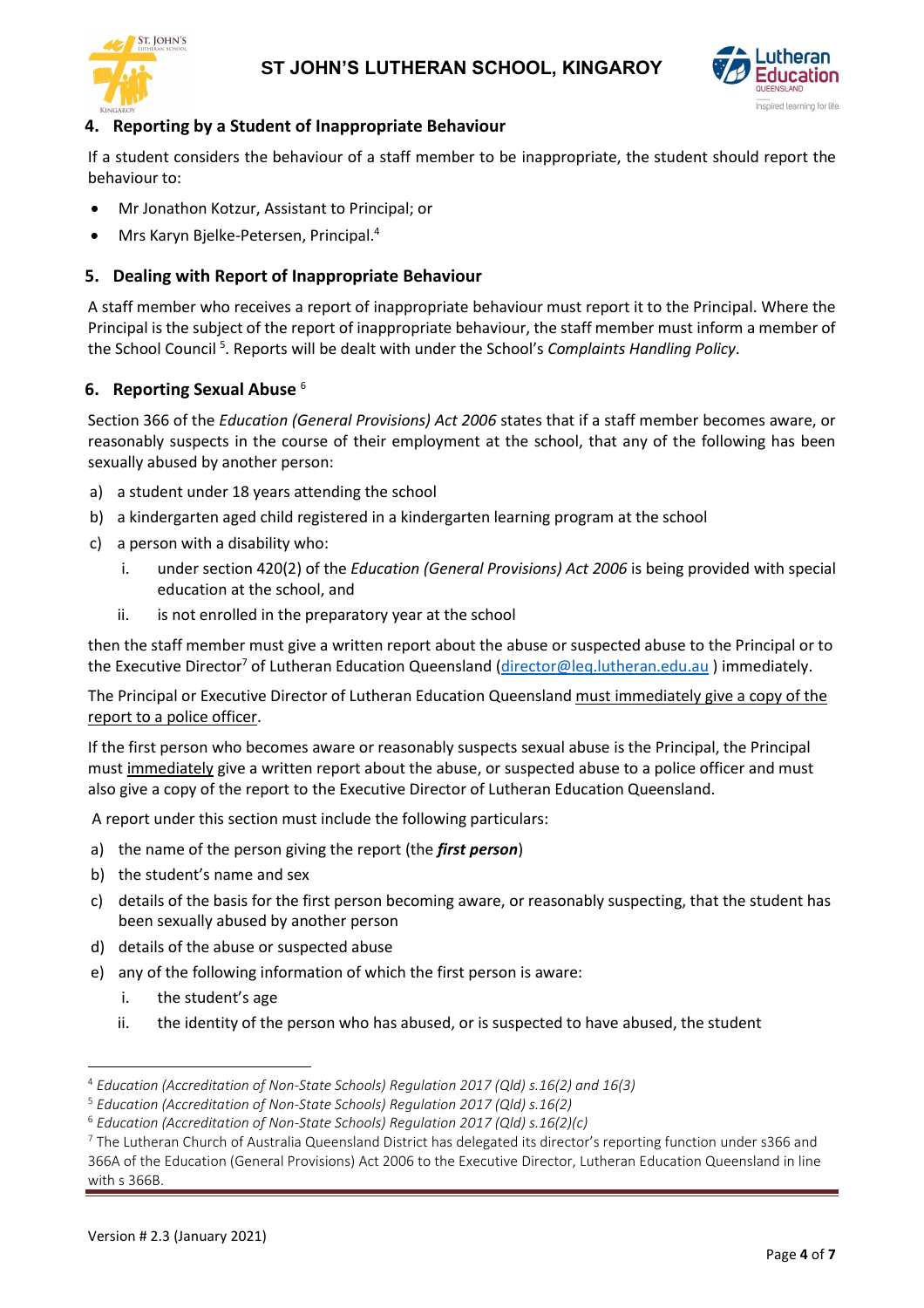



iii.  $\quad$  the identity of anyone else who may have information about the abuse or suspected abuse<sup>8</sup>.

The reporting form *Report of Suspected Harm or Sexual Abuse* is consistent with these requirements.

### **7. Reporting Likely Sexual Abuse** <sup>9</sup>

Section 366A of the *Education (General Provisions) Act 2006* states that if a staff member reasonably suspects in the course of their employment at the school, that any of the following is likely to be sexually abused by another person:

- a) a student under 18 years attending the school
- b) a kindergarten aged child registered in a kindergarten learning program at the school
- c) a person with a disability who:
	- i. under section 420(2) of the *Education (General Provisions) Act* 2006 is being provided with special education at the school, and
	- ii. is not enrolled in the preparatory year at the school

then the staff member must give a written report about the suspicion to the Principal or to the Executive Director<sup>10</sup> of Lutheran Education Queensland [\(director@leq.lutheran.edu.au\)](mailto:director@leq.lutheran.edu.au) immediately.

The school's Principal or the Executive Director of Lutheran Education Queensland must immediately give a copy of the report to a police officer.

If the first person who reasonably suspects likely sexual abuse is the school's Principal, the Principal must immediately give a written report about the suspicion to a police officer and must also give a copy of the report to the Executive Director of Lutheran Education Queensland.

A report under this section must include the following particulars:

- a) the name of the person giving the report (the *first person*);
- b) the student's name and sex;
- c) details of the basis for the first person reasonably suspecting that the student is likely to be sexually abused by another person;
- d) any of the following information of which the first person is aware:
	- i. the student's age;
	- ii. the identity of the person who has abused, or is suspected to be likely to abuse, the student;
	- iii.  $\quad$  the identity of anyone else who may have information about suspected likelihood of abuse<sup>11</sup>.

The reporting form *Report of Suspected Harm or Sexual Abuse* attached as Appendix 1 is consistent with these requirements.

### **8. Reporting Physical and Sexual Abuse where the child may not have a parent able and willing**  to protect them from the harm<sup>12</sup>

Under Section 13E (3) of the *Child Protection Act* 1999, if a doctor, a registered nurse, an early childhood education and care professional or a teacher forms a *reportable suspicion* about a child in the course of their engagement in their profession, they must make a written report.

<sup>8</sup> *Education (General Provisions) Regulation 2017 (Qld) s.68*

<sup>9</sup> *Education (Accreditation of Non-State Schools) Regulation 2017 (Qld) s.16(2)(c)*

<sup>&</sup>lt;sup>10</sup> The Lutheran Church of Australia Queensland District has delegated its director's reporting function under s366 and 366A of the Education (General Provisions) Act 2006 to the Executive Director, Lutheran Education Queensland in line with s 366B.

<sup>11</sup> *Education (General Provisions) Regulation 2017 (Qld) s.68A*

<sup>12</sup> *Education (Accreditation of Non-State Schools) Regulation 2017 (Qld) s.16(2)(d)*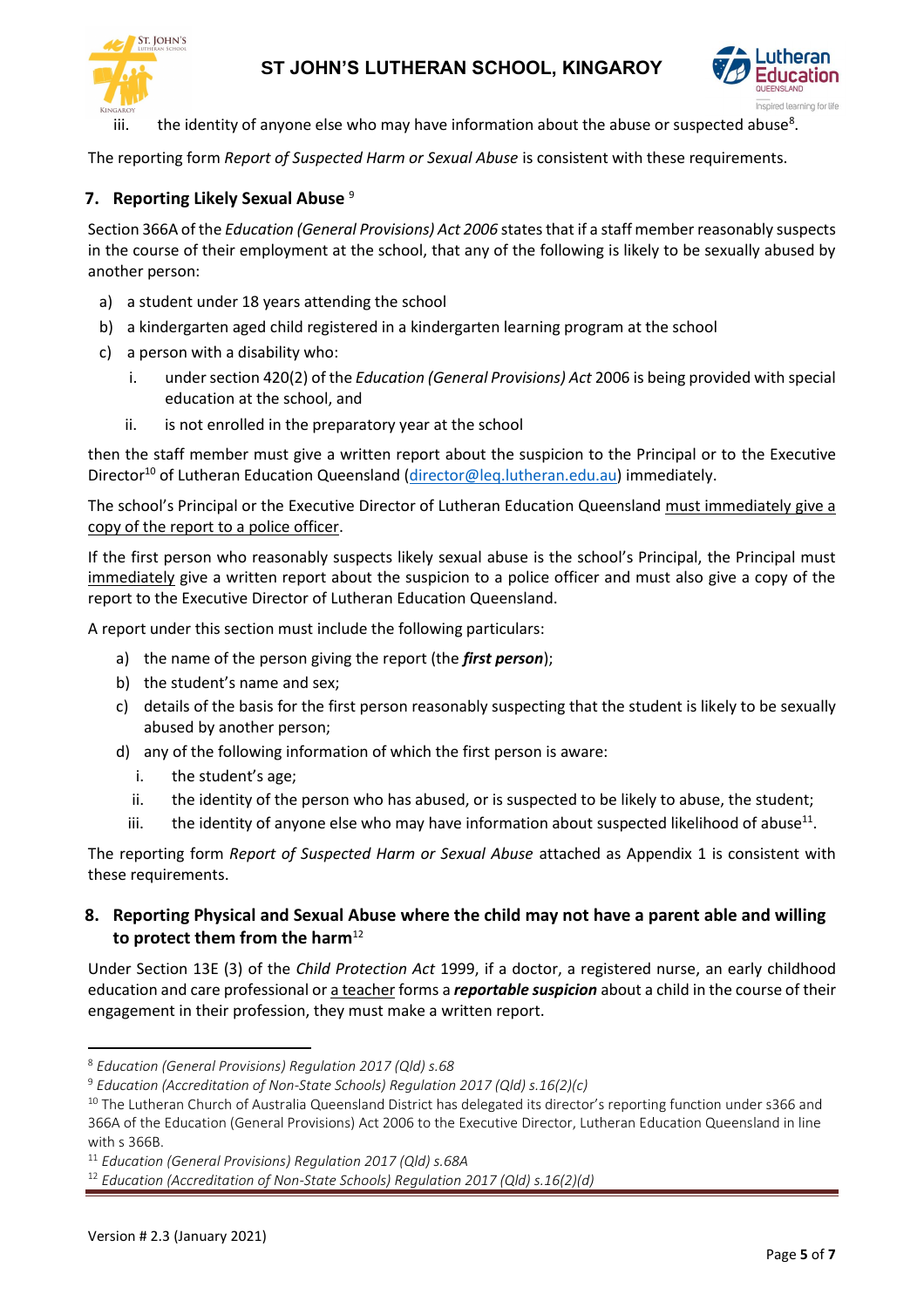



A *reportable suspicion* about a child is a reasonable suspicion that the child:

- a) has suffered, is suffering, or is at unacceptable risk of suffering, significant harm caused by physical or sexual abuse; and
- b) may not have a parent able and willing to protect the child from the harm.

The doctor, nurse, early childhood education and care professional or teacher must give a written report to the Chief Executive of the Department of Child Safety, Youth and Women (or other department administering the *Child Protection Act* 1999). The doctor, nurse, early childhood education and care professional or teacher should then give a copy of the report to the Principal.

A report under this section must include the following particulars:

- a) state the basis on which the person has formed the reportable suspicion; and
- b) include the information prescribed by regulation, to the extent of the person's knowledge<sup>13</sup>.

### **9. Reporting Harm to Queensland College of Teachers**

In accordance with *section 76 of the Education (Queensland College of Teachers) Act 2005*, the Principal of St John's Lutheran School will report to the Queensland College of Teachers any investigations into allegations of harm caused, or likely to be caused, to a student because of the conduct of a relevant teacher at the School. This notice must be given as soon as practicable after starting to deal with the allegation. The School must also notify the Queensland College of Teachers of the outcome of the investigation.

### **10. Reporting Template**

A reporting template (*Report of Suspected Harm or Sexual Abuse*) which is compliant with the relevant Regulations and consistent with Education Queensland's SP4 Form has been developed for use.

#### **11. Awareness and Accessibility of the Policy and Procedures**

St John's Lutheran School will inform staff, students and parents of its policy and procedures relating to the health, safety and conduct of staff and students in written communications to them at least twice per year and it will publish these procedures for their access on its website and in hard copy format at the school office $^{14}$ .

Decision support trees to assist teachers, the Principal and non-teaching staff are set out in Appendices 1, 2, 3 and 4 of this Policy. These are based on Independent Schools Queensland resources.

### **12. Training**

St John's Lutheran School will train its staff in procedures relating to the health, safety and conduct of staff and students on their induction and will refresh training annually<sup>15</sup>. A record of attendance by staff in induction training and annual refresher sessions will be maintained by the School.

#### **13. Implementing the Policy and Procedures**

St John's Lutheran School will ensure it is implementing procedures relating to the health, safety and conduct of staff and students by auditing compliance with the policy and procedures annually<sup>16</sup>.

<sup>13</sup> *Child Protection Regulation 2011 s.10(a) to (f).*

<sup>14</sup> *Education (Accreditation of Non-State Schools) Regulation 2017 (Qld) s.16(4)(a) and 16(4)(b)*

<sup>15</sup> *Education (Accreditation of Non-State Schools) Regulation 2017 (Qld) s.16(4)(c)*

<sup>16</sup> *Education (Accreditation of Non-State Schools) Regulation 2017 (Qld) s.16(4)(d)*